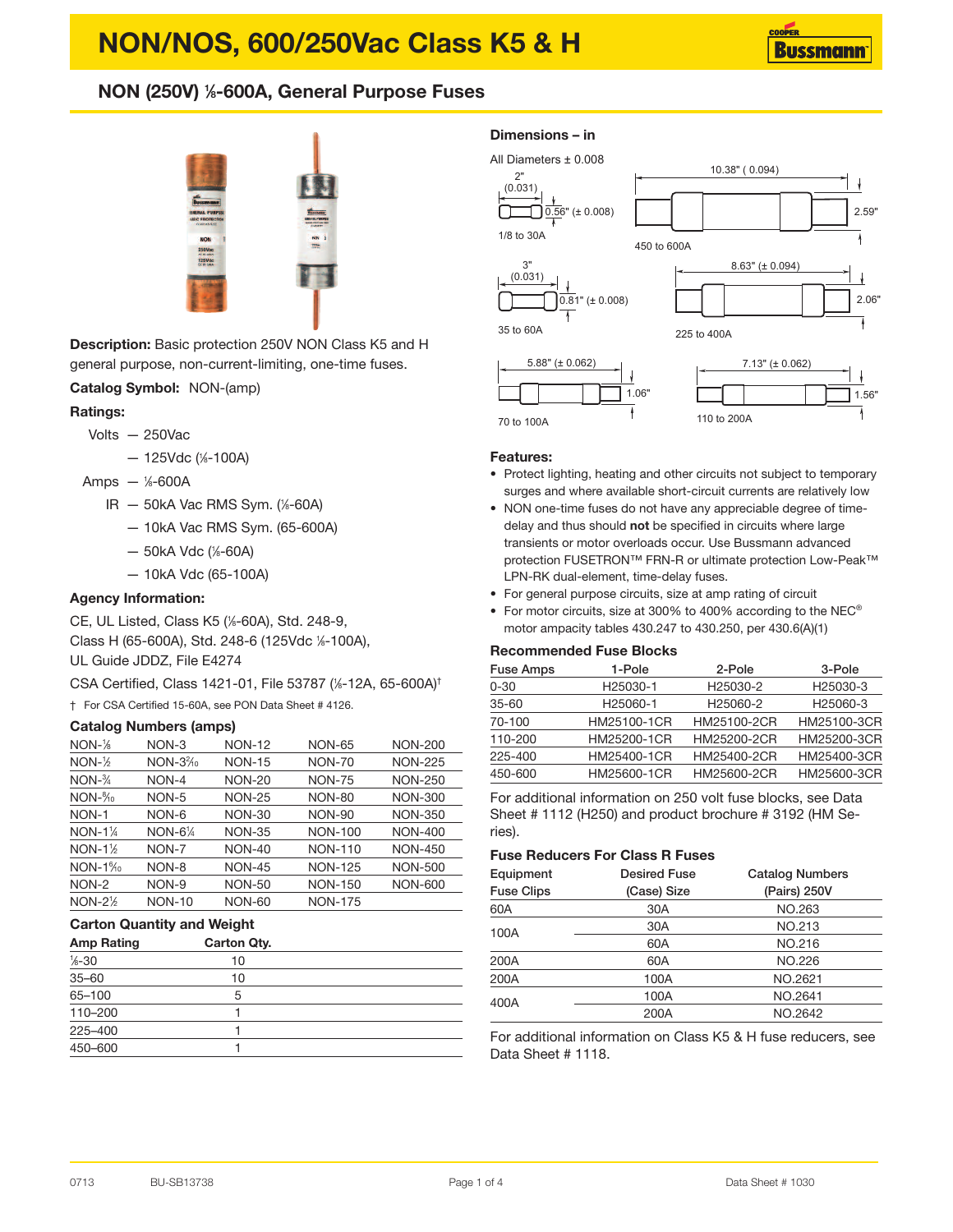# **NON/NOS, 600/250Vac Class K5 & H**



# **NON (250V) <sup>1</sup> ⁄8-600A, General Purpose Fuses**

# **Time-Current Curves - Average Melt**

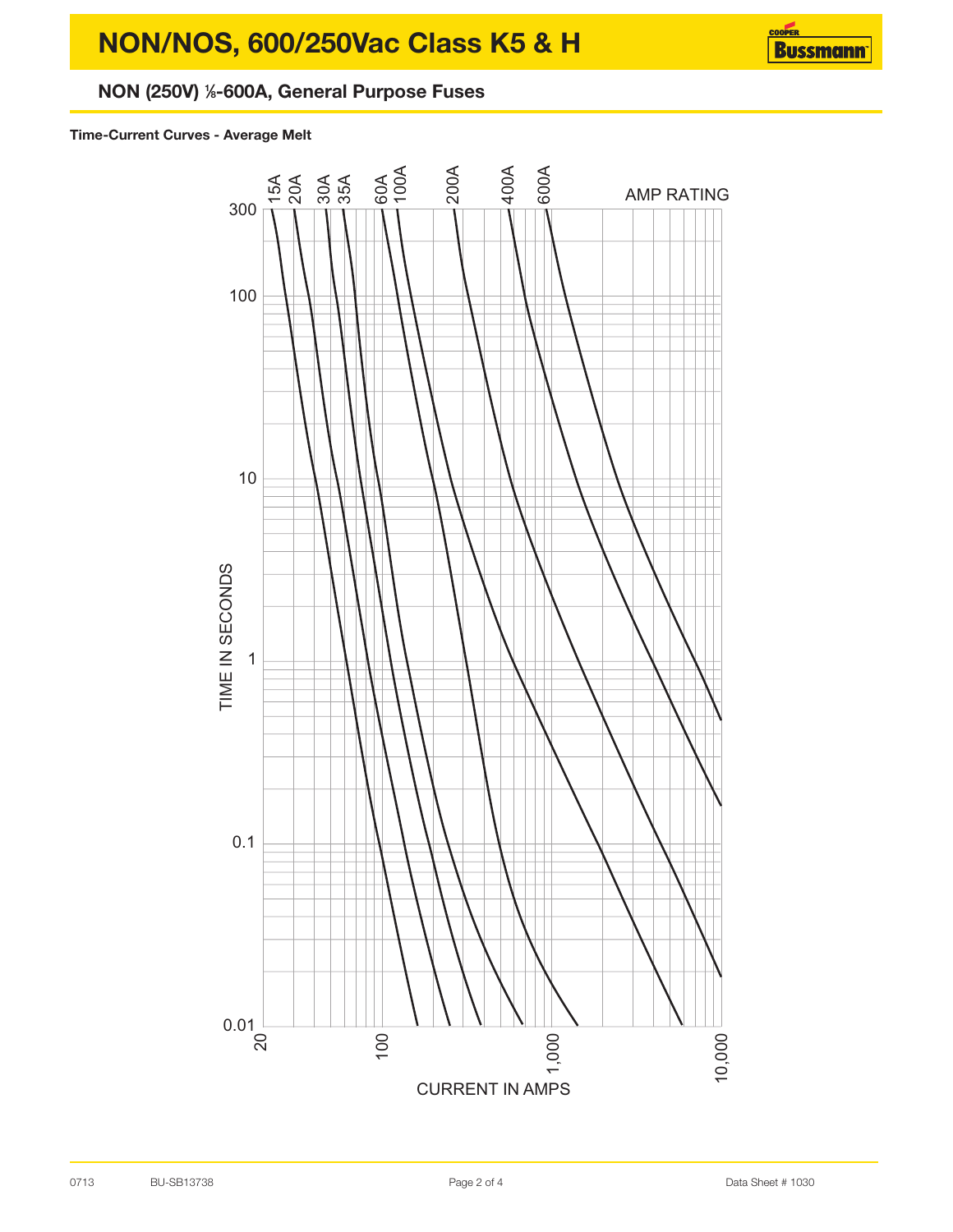# **NON/NOS, 600/250Vac Class K5 & H**

# **NOS (600V), 1-600A, General Purpose Fuses**



**Description:** Basic protection 600V NOS Class K5 and H general purpose, non-current-limiting, one-time fuses.

**Catalog Symbol:** NOS-(amp)

# **Ratings:**

- Volts 600Vac
- Amps 1-600A
	- IR 50kA Vac RMS Sym. (1-60A)
		- 10kA Vac RMS Sym. (70-600A)

## **Agency Information:**

CE, UL Listed, Class K5 (1-60A), Std. 248-9, Class H (70-600A), Std. 248-6, UL Guide JDDZ, File E4273

CSA Certified, Class 1421-01, File 53787

# **Catalog Numbers (amps)**

| NOS-1   | NOS-9         | <b>NOS-40</b> | <b>NOS-100</b> | <b>NON-300</b> |
|---------|---------------|---------------|----------------|----------------|
| NOS-2   | <b>NOS-10</b> | <b>NOS-45</b> | <b>NOS-110</b> | <b>NOS-350</b> |
| NOS-3   | <b>NOS-12</b> | <b>NOS-50</b> | <b>NOS-125</b> | <b>NOS-400</b> |
| $NOS-4$ | $NOS-15$      | $NOS-60$      | NOS-150        | <b>NOS-450</b> |
| NOS-5   | <b>NOS-20</b> | <b>NOS-70</b> | <b>NOS-175</b> | <b>NOS-500</b> |
| NOS-6   | <b>NOS-25</b> | <b>NOS-75</b> | <b>NOS-200</b> | <b>NOS-600</b> |
| NOS-7   | <b>NOS-30</b> | <b>NOS-80</b> | <b>NOS-225</b> |                |
| NOS-8   | <b>NOS-35</b> | <b>NOS-90</b> | <b>NOS-250</b> |                |

#### **NOS 600V Carton Quantity and Weight**

| <b>Amp Rating</b> | Carton Qty. |  |
|-------------------|-------------|--|
| $1 - 30$          | 10          |  |
| $35 - 60$         | 10          |  |
| 70-100            | 5           |  |
| 110-200           |             |  |
| 225-400           |             |  |
| 450-600           |             |  |

# **Dimensions – in**



70 to 100A

# 110 to 200A

#### **Features:**

- Protect lighting, heating and other circuits not subject to temporary surges and where available short-circuit currents are relatively low
- NOS one-time fuses do not have any appreciable degree of timedelay and thus should **not** be specified in circuits where large transients or motor overloads occur. Use Bussmann advanced protection FUSETRON™ LPS-R or ultimate protection Low-Peak™ LPS-RK dual-element, time-delay fuses.
- For general purpose circuits, size at amp rating of circuit
- For motor circuits, size at 300% to 400% according to the NEC® motor ampacity tables 430.247 to 430.250, per 430.6(A)(1)

## **Recommended Fuse Blocks**

| <b>Fuse Amps</b> | 1-Pole      | 2-Pole      | 3-Pole      |
|------------------|-------------|-------------|-------------|
| $0 - 30$         | H60030-1    | H60030-2    | H60030-3    |
| $35 - 60$        | H60060-1    | H60060-2    | H60060-3    |
| 70-100           | HM60100-1CR | HM60100-2CR | HM60100-3CR |
| 110-200          | HM60200-1CR | HM60200-2CR | HM60200-3CR |
| 225-400          | HM60400-1CR | HM60400-2CR | HM60400-3CR |
| 450-600          | HM60600-1CR | HM60600-2CR | HM60600-3CR |

For additional information on 600 volt fuse blocks, see Data Sheet # 1112 (H) and product brochure # 3192 (HM Series).

## **Fuse Reducers For Class R Fuses**

| Equipment<br><b>Fuse Clips</b> | <b>Desired Fuse</b><br>(Case) Size | <b>Catalog Numbers</b><br>(Pairs) 250V |
|--------------------------------|------------------------------------|----------------------------------------|
| 60A                            | 30A                                | NO.663                                 |
| 100A                           | 30A                                | NO.216                                 |
|                                | 60A                                | NO.616                                 |
| 200A                           | 60A                                | NO.626                                 |
| 200A                           | 100A                               | NO.2621                                |
| 400A                           | 100A                               | NO.2641                                |
|                                | 200A                               | NO.2642                                |

For additional information on Class R fuse reducers, see Data Sheet # 1118.

The only controlled copy of this Data Sheet is the electronic read-only version located on the Cooper Bussmann Network Drive. All other copies of this document are by definition uncontrolled. This bulletin is intended to clearly present comprehensive product data and provide technical information that will help the end user with design applications. Cooper Bussmann reserves the right, without notice, to change design or construction of any products and to discontinue or limit distribution of any products. Cooper Bussmann also reserves the right to change or update, without notice, any technical information contained in this bulletin. Once a product has been selected, it should be tested by the user in all possible applications.